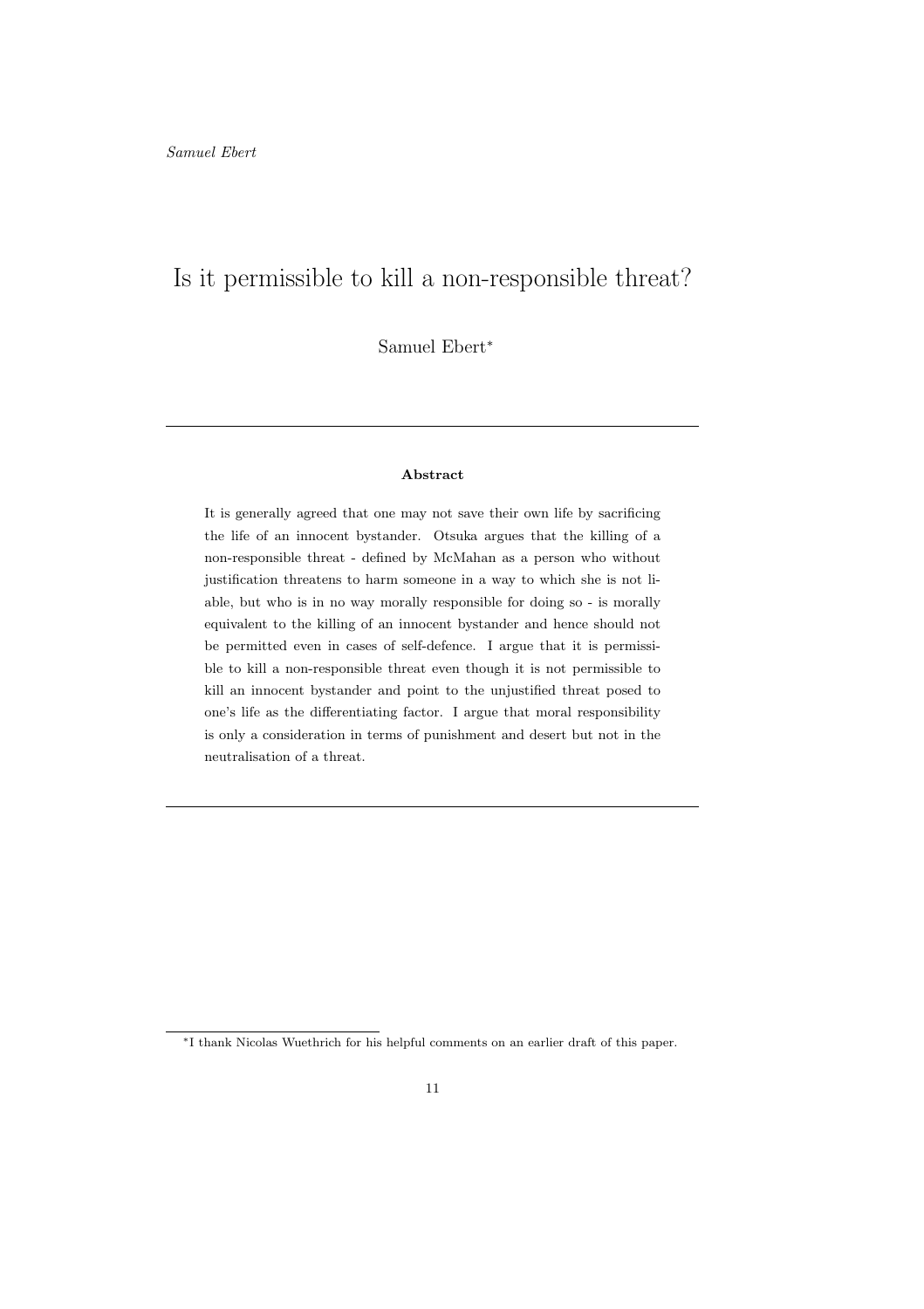# Section 1: Introduction

A non-responsible threat (hereafter NRT) is defined by McMahan as a person who without justification threatens to harm someone in a way to which she is not liable, but who is in no way morally responsible for doing so.  $1$  Examples of an NRT could include a drugged truck driver speeding towards another or a fat man pushed off a roof threatening to crush those below. This paper attempts to identify how, if at all, the permissibility of killing an NRT in selfdefence may differ from the permissibility of killing an innocent bystander. To this end, this paper will focus on cases of self-defence against civilian threats without considering the setting of a war zone. Broader discussions of the ethical ramifications of entering a war zone and its consequences upon the permissibility of killing lie outside the scope of this paper. I also follow Quong<sup>2</sup> in limiting my discussion to cases of:

- i. Self-defence from lethal rather than non-lethal threats
- ii. Full knowledge rather than mistaken beliefs regarding matters of fact
- iii. One life rather than multiple lives is at stake

The paper can perhaps best be thought of as being framed by the suggestion of Otsuka that there is a moral equivalence between the killing of an innocent bystander and an NRT due to the lack of moral responsibility attached to the agent in each case. This claim will serve as a point of reference which I not only seek to undermine in the paper but also to highlight where exactly the flaw rests. The paper thus commences with a robust analysis of Otsuka's argument which also serves to familiarise the reader with the background to the issue. My own threat thesis is then introduced in Section 3 where I argue that a moral distinction should be drawn between an NRT and an innocent bystander . In Section 4 I anticipate a possible response from Otsuka and attempt to defend my thesis against such a counter argument. Finally, in Section 5, I consider the place of my argument amongst those found in the existing literature and illustrate how I address their shortcomings. Thus, I conclude that any threat

<sup>1</sup> McMahan, J. 'Killing in war.' OUP Oxford: Clarendon, 2009. p.168

<sup>2</sup> Quong, J. 'Killing in Self-Defense.' Ethics, 119(3), 2009, p.509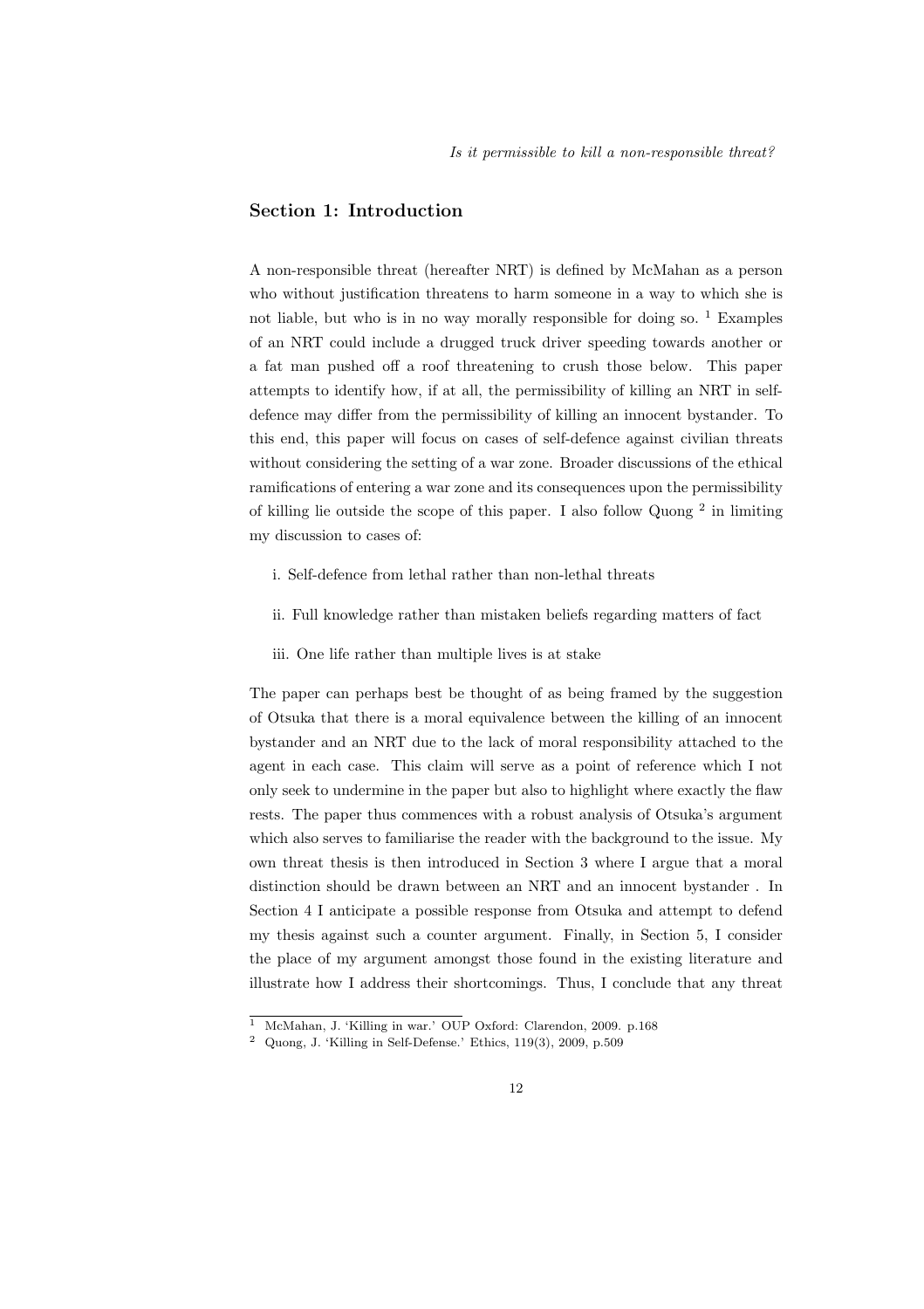to the life of a person can be neutralised even if it involves the taking of the life of the threat.

# Section 2: The moral equivalence thesis

Otsuka<sup>3</sup> presents the following argument:

P1: It is not permitted to kill an innocent bystander to prevent oneself being killed.

P2: The moral permissibility of killing an innocent bystander to prevent oneself being killed is on par with killing an NRT to prevent oneself being killed.

Conclusion: Therefore, it is not permitted to kill an NRT to prevent oneself being killed.

The argument is clearly valid, but is it sound? Without appealing to moral intuitions<sup>4</sup> , it is not immediately simple to provide an argument for P1. For the purposes of this essay I will accept P1 and focus my attentions upon P2 the moral equivalence thesis. In particular, I will attempt to demonstrate that it is morally permissible to kill an NRT even if it is not permissible to kill a bystander.

The difficulty with such a position is its apparent inconsistency; if the act is viewed as killing then it is not clear what makes the killing of an NRT permissible and if the act is viewed as saving a life then it is not clear what makes the killing of an innocent bystander impermissible. Conceptually, there are three possible approaches:

a) The regular prohibition against killing is completely waived when it comes to self-defence but there is some reason why this does not extend to an innocent

<sup>3</sup> Otsuka, M. 'Killing the innocent in self-defense.' Philosophy & Public Affairs, 23(1), 1994, p.76

<sup>4</sup> The use of moral intuition in deontological ethics is widespread but is not without its drawbacks. For an analysis of the methodology see Singer, 2005. (Singer, P. 'Ethics and intuitions'. The Journal of Ethics, 9(3-4), 2005, p.331-352.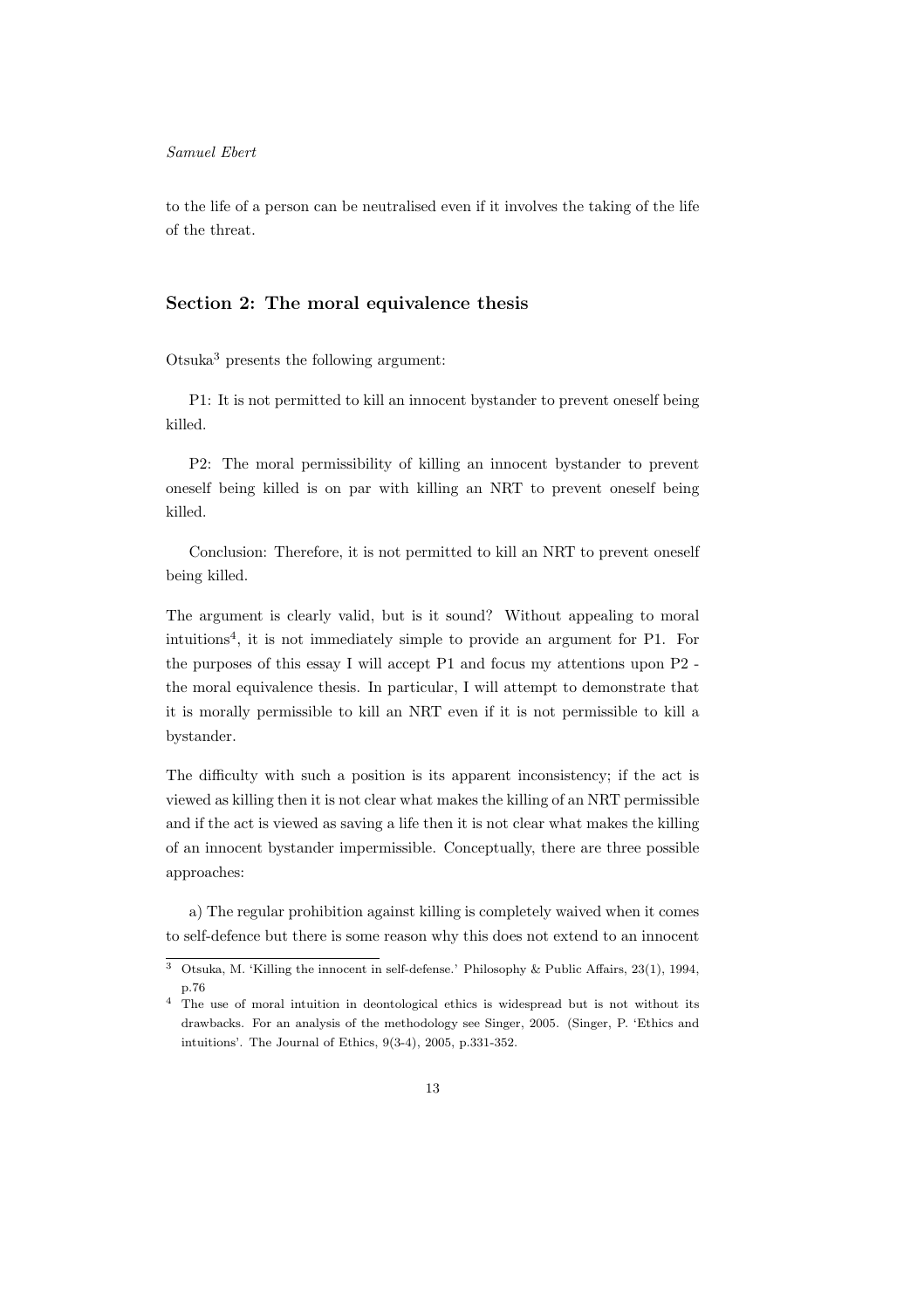bystander.

b) The regular prohibition against killing is not waived at all when it comes to self-defence but there is some reason why it is still permissible to kill an NRT.

c) The categories of innocent bystander and NRT are qualitatively distinct such that what applies to one in terms of killing needs not apply to the other.

Note that these three directions split into two groups. According to a) and b), our argument must proceed in two stages - first to explain whether it is generally permissible to kill in cases of defence and then to examine the scope of our decision and the agents to which it will apply. According to c), however, we first differentiate between the two categories of agents and then work backwards to explain how this impacts upon the permissibility of the act of killing. The first two directions warrant a much broader discussion as to why it is ethically wrong to kill at all which is outside the scope of this paper.<sup>5</sup> I thus proceed with c).

# Section 3: The 'threat' thesis

## 3.1 - A normative distinction

To differentiate an innocent bystander from an NRT we need but notice a very simple difference between a pair of cases.

Trolley Case: A trolley is rolling down the track towards you. If you do not move you will be squashed to death. The only way to save your life in the time remaining is to push someone else in front of you and kill her.

Fat Man Case: A fat man is pushed from a height through no fault from his own and falls towards you. If you do not move you will be squashed to death. The only way to save your life in the time remaining is to deflect him onto the road below and kill him.<sup>6</sup>

 $\overline{5}$  Young, 1979 follows this methodology. (Young, R. 'What is so wrong with killing people?' Philosophy, 54(210), 1979, p.515-528)

<sup>6</sup> Cases introduced by Thompson. (Thomson, J. J. 'Self-defense.' Philosophy & Public Affairs, 1991, p.287-289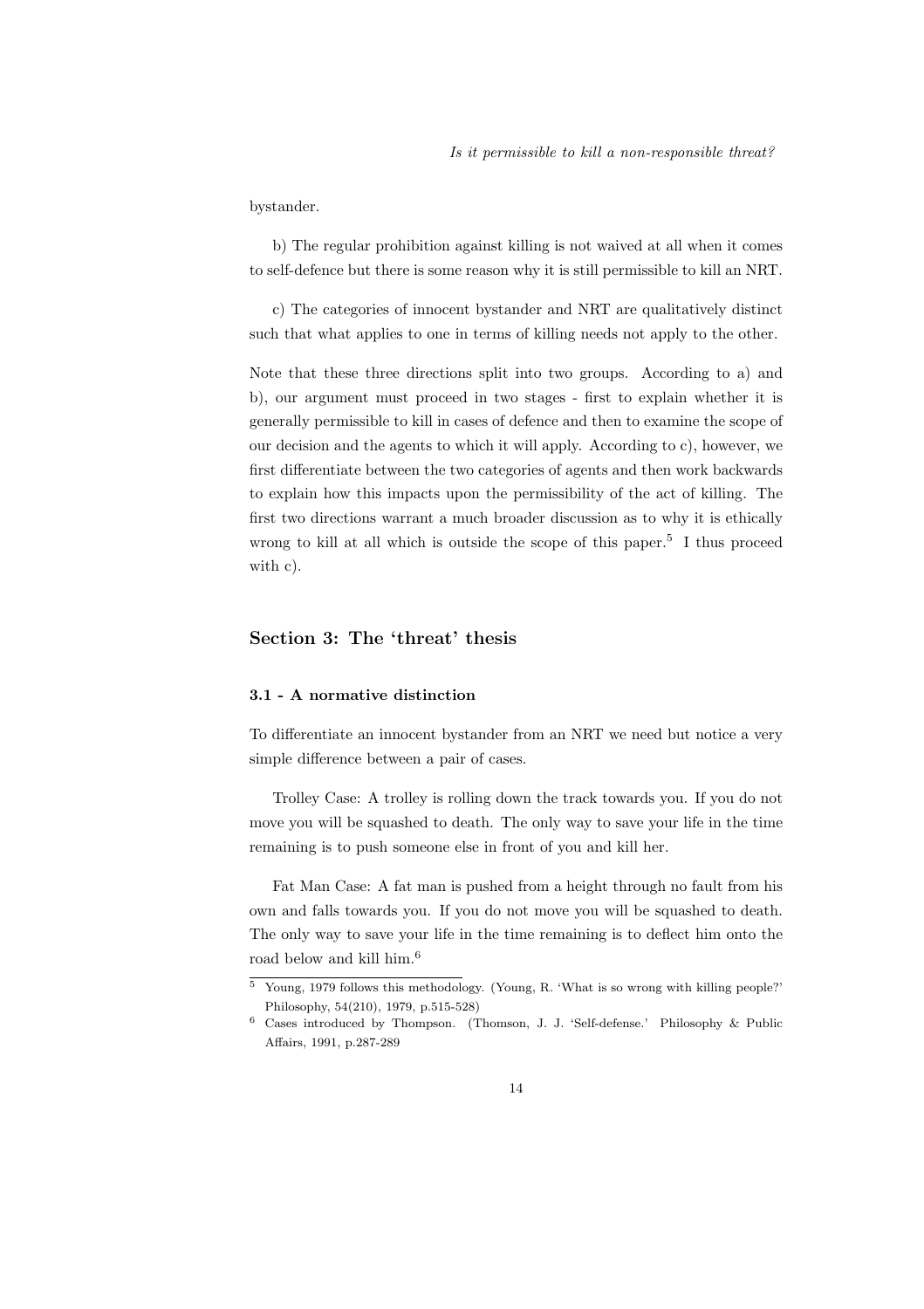In both of these cases, it seems that there is an agent devoid of moral responsibility threating the life of another and thus Otsuka regards them as equivalent. I would, however, point to the following distinction - the innocent bystander in the trolley case poses no direct threat to my life whereas the NRT in the fat man case does. The innocent bystander is not causally involved in the formation of the threat of the runaway trolley itself and only offers a potential protection from it, namely by blocking its progress towards me. Thus, if the bystander were to be removed from the situation, the threat (of the trolley) would continue to exist in exactly the same way that it existed before. The NRT however, is both causally involved in the formation of the threat and if removed from the situation would also constitute the disappearance of that specific threat of the fat man crushing me.

If my analysis thus far is correct, I have shown that an innocent bystander and an NRT are distinct categories where the NRT is involved in the causal chain of the threat<sup>7</sup> whilst the innocent bystander only offers a potential protection from it.<sup>8</sup> I am still to explain however why this descriptive distinction is of moral significance. Why is it permissible to eliminate a direct threat at the cost of a life but not to protect myself from that threat at the cost of the same life?

### 3.2 - Neutralisation of a threat

It seems that if an unjust threat is posed against the life of X then any third party P can act to neutralise that threat.<sup>9</sup> Of course, this act of defence must be both proportional and a last resort - I cannot kill a drunk who is merely abusing me but if there is a direct threat to my life and the only way to neutralise the threat is to kill him then I may. Hence, I can save my life by killing an NRT

<sup>7</sup> The counterfactual definition of causation, originating with Hume (1748) and now associated with Lewis (1973), may be helpful here. If the fat man falling were not to occur then the specific threat to my life would not occur but if the innocent bystander were not to occur then the specific threat of the trolley would still occur. ( Hume, D. 'An Enquiry concerning Human Understanding', 1748), ( Lewis, D. Causation. Journal of Philosophy, 1973, 70: 55667.)

<sup>8</sup> This will prove to be important, for Otsuka argues that an NRT is really just another example of an innocent bystander.

<sup>&</sup>lt;sup>9</sup> The justification for killing in defence based upon the formal status of the threat has roots in the Talmudic concept of a Rodef. See Sanhedrin, 73a. (Babylonian Talmud, Tractate Sanhedrin, 73a, trans. in Steinsaltz, A. 'The Talmud: [Talmud Bavli]: the Steinsaltz edition (Vol. 1)'. Random House (New York), 1989.)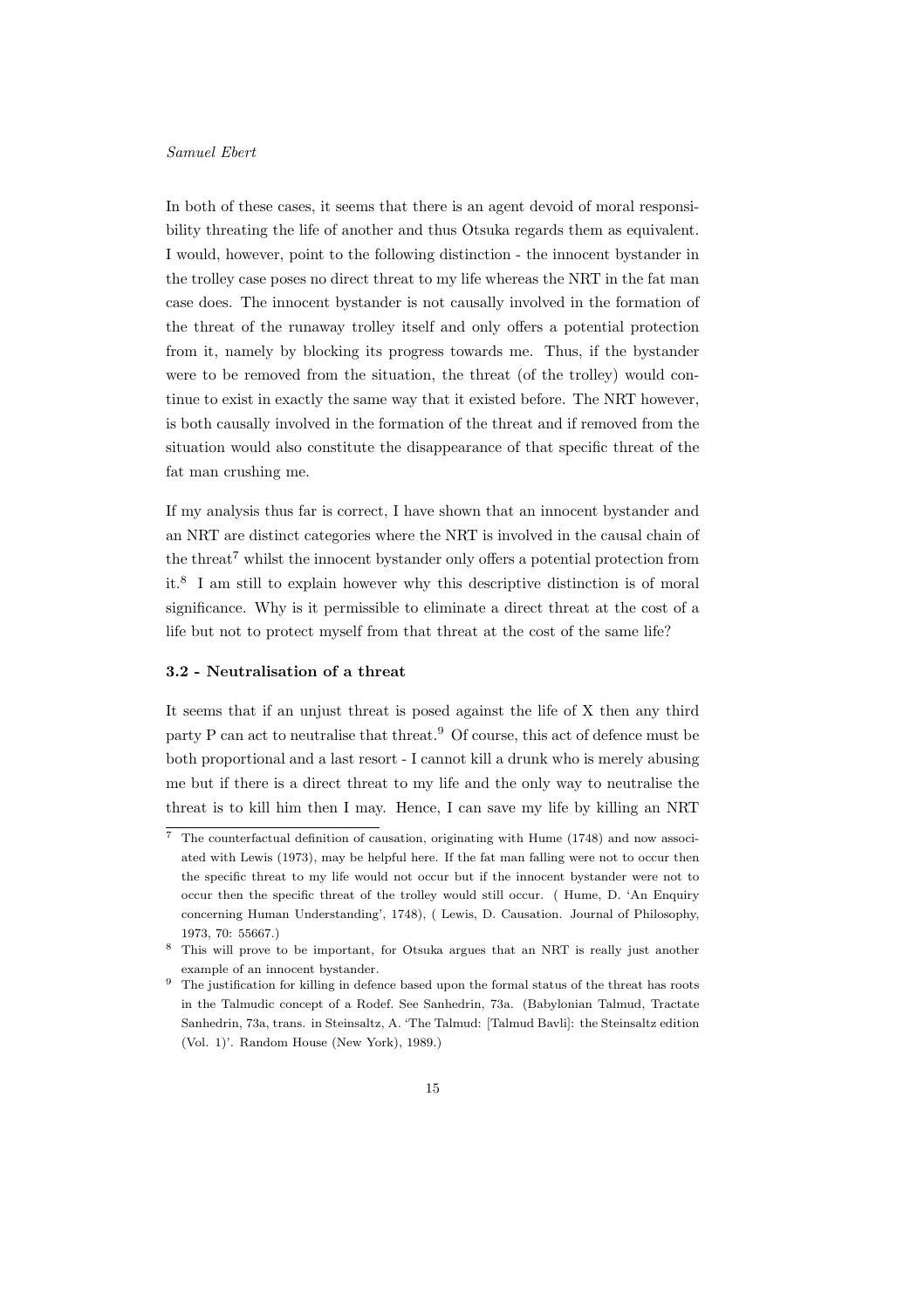because they pose an unjust threat and the act of killing them as a last resort is a neutralisation of the threat. I cannot though save my life by sacrificing an innocent bystander because that bystander does not pose an unjust threat to my life and I would merely be protecting myself from rather than neutralising the threat. Indeed, if I did try and sacrifice an innocent bystander I would pose a direct threat to their life such that they would then be justified in killing me in self-defence. It is possible to summarise the above as follows:

I. It is morally permissible for X (or indeed any third party P) to kill Y if Y poses a direct threat T to X (where T is to be defined as a case in which the threat to X will disappear if Y is removed from the situation) and killing Y is the only proportional way to neutralise T.

There are, however, a few modifications which must be made to accommodate for various counterexamples. Thomson's<sup>10</sup> case of the villainous aggressor shows that I. represents a necessary but not sufficient condition for the permissibility of the killing. For example, imagine that X represents a terrorist on the run being chased by the police Y. Under the current formulation, the villainous aggressor is allowed to fight back in self-defence and kill the police since the police pose a direct threat to his life and killing the police is the only proportional way to neutralise that threat but we would, of course, think that the terrorist has forfeited his rights to self-defence. Hence, we must reformulate to account for such cases where Y is already in acting in defence as follows:

II. It is morally permissible for X (or indeed any third party P) to kill Y if Y poses a direct threat to X (where direct threat is to be defined as a case in which the threat to X disappears if Y is removed from the situation) and killing Y is the only way to neutralise T and Y is not acting in self or other defence.

# Section 4: Act or agent evaluation

Otsuka nevertheless argues that the lack of moral responsibility of an NRT leaves them on a moral par with an innocent bystander. He further points out that an NRT should be morally, if not physically, considered a bystander "because that

<sup>10</sup> Thomson, Self-defense, 303-4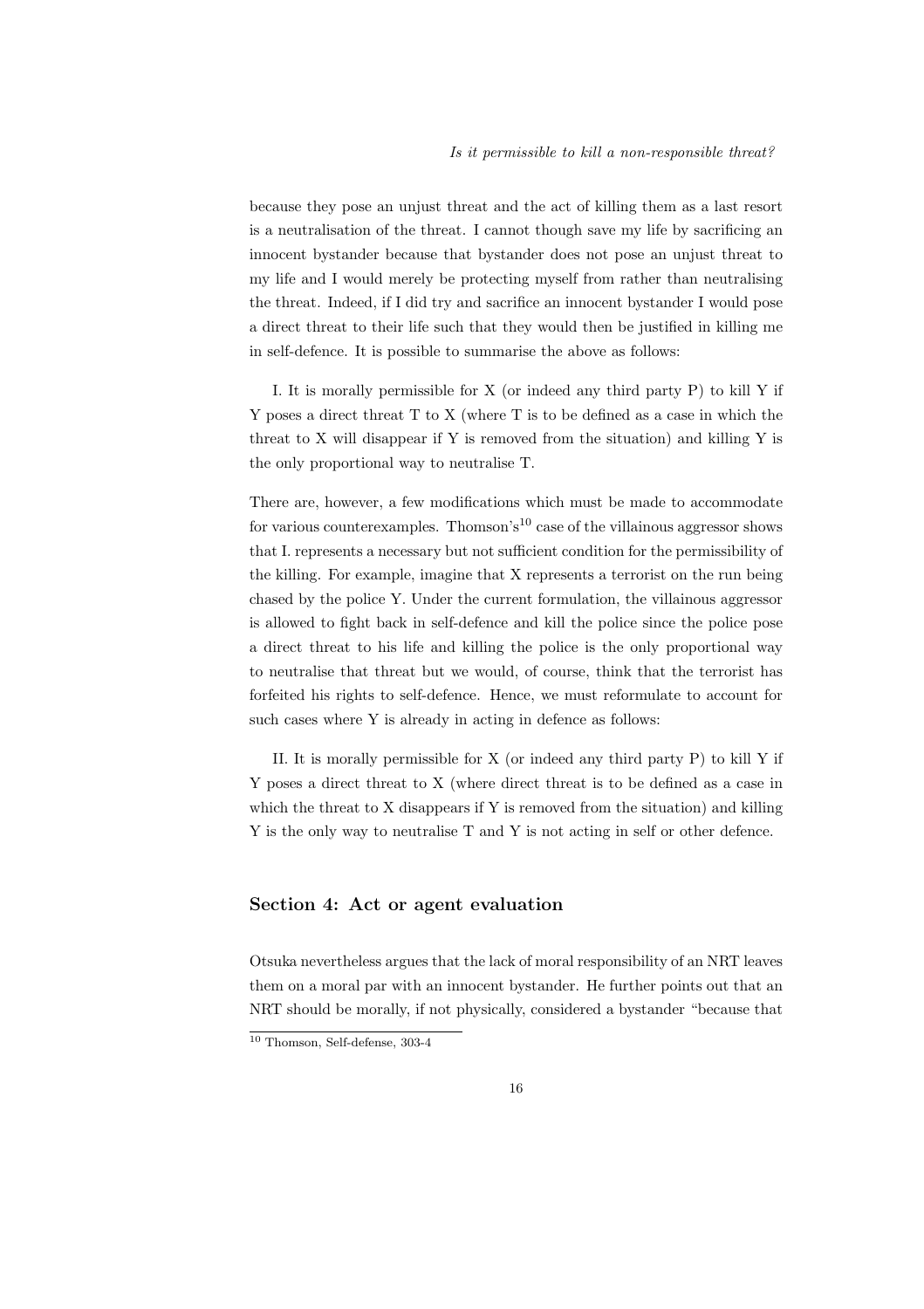which endangers another's life is neither an action of hers nor the consequence of any action of hers."<sup>11</sup> I must illustrate, therefore, why an NRT can be killed despite its lack of agency in causing the threat.

To this, I reply as follows. Self or other defence is not the administering of a punishment; I do not take the place of the court in killing the threat. Indeed, most current legal systems do not even use capital punishment for murder. Rather, self or other defence is a means to protect a life from an unjust threat. Were there to be another way to save that life then it should indeed be taken but, as in the fat man case, the only means to halt his plummet is to deflect him. Moral responsibility, I argue, is only a factor when it comes to questions of punishment (or desert in the words of McMahan) when it is important to question the moral nature of the act committed along with its motivations and intentions. But when it comes to protecting a life under threat then it is legitimate to neutralise the threat even if no immoral act has been committed because a life is still unjustly under threat. It is not that the threat deserves to be neutralised as a punishment for doing an immoral act but rather that the threat is liable to be neutralised due to the danger it poses to another. No moral blame is being attached to the fat man but it is not possible to separate between the agent Y and the threat T and thus the threat T is neutralised even if agent Y will be eliminated at the same time.<sup>12</sup> The difference between an NRT and an innocent bystander then is not a function of moral responsibility and hence Otsuka's argument is no longer compelling.

We can draw here upon Youngs<sup>13</sup> distinction between act evaluation and agent evaluation. Punishment looks at agent evaluation and hence questions of moral responsibility and intention become important. But the right of defence against an unjust threat is just about the act evaluation. It so happens to be that there is a person rather than a projectile hurtling towards me but for evaluative purposes

 $11$  Otsuka, Killing the innocent in self-defense, 85

<sup>&</sup>lt;sup>12</sup> I have avoided drawing upon the doctrine of double effect to say that the death of Y is merely an unintended consequence here as this leaves me open to the classic criticism of the doctrine such that if X did also intend to kill Y it would become morally impermissible. For questions of intention and the doctrine of double effect see Delaney, 2007. (Delaney, N. F. 'A note on intention and the doctrine of double effect'. Philosophical studies, 134(2), 2007, p.103-110.

<sup>13</sup> Young, R. 'What is so wrong with killing people?'. Philosophy, 54(210), 515-528, 1979, p.521.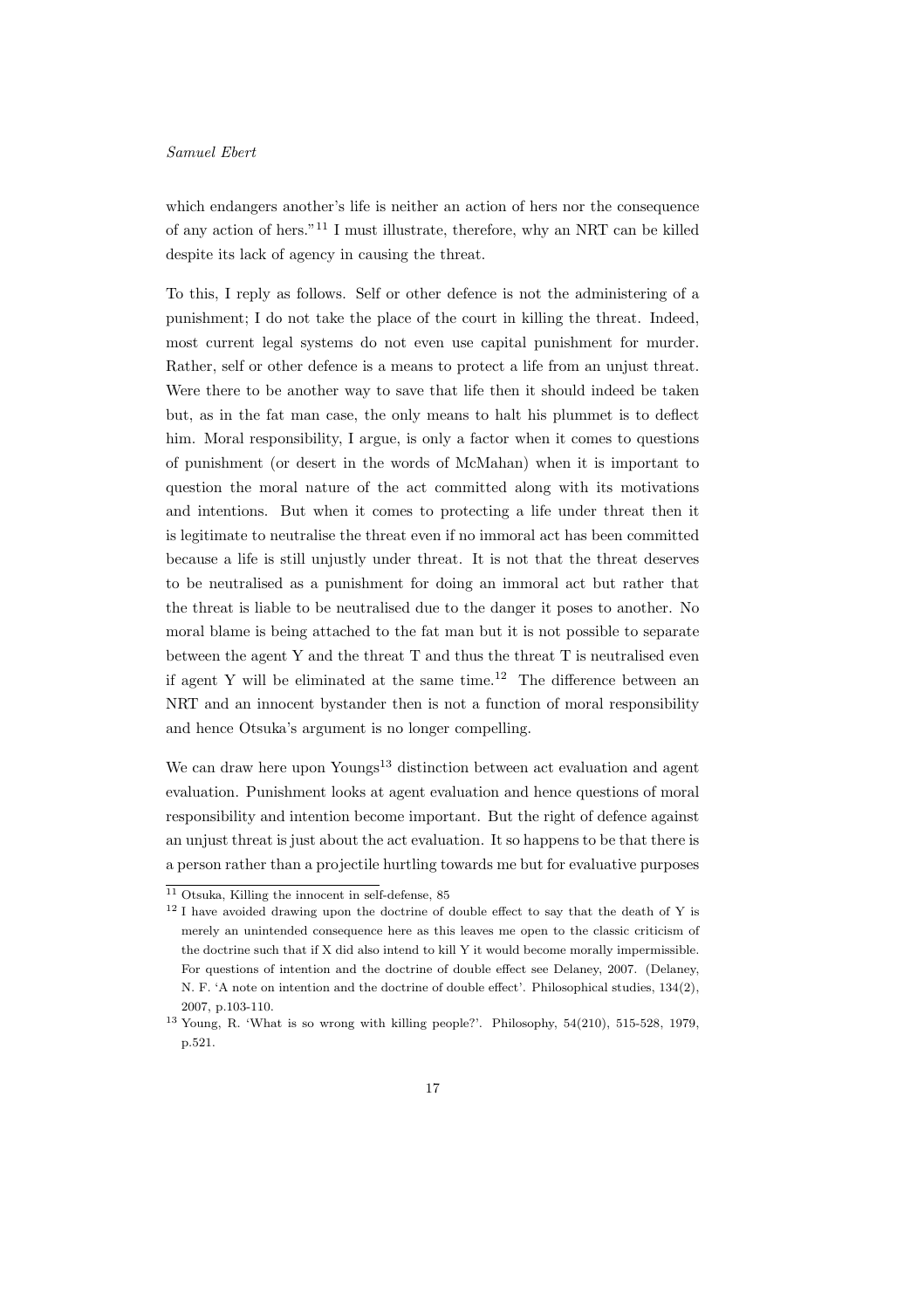both have the same formal status of a threat. In the same way that a foetus can put the pregnant mother in danger despite its lack of moral responsibility, so too can other cases of an NRT threaten another person without the moral responsibility of the agent. Otsuka's assessment that it is as if a human is trapped in a projectile is correct but I therefore think that an NRT can also be neutralised in the same way that a projectile can. Indeed, the flaw in Otsuka's argument becomes apparent once we clearly lay out its steps in logical sequence:

P1: The fat man hurtling towards me lacks moral responsibility.

P2: If the fat man hurtling towards me lacks moral responsibility then it can be considered a human projectile.

P3: If the fat man hurtling towards me is considered a human projectile then it cannot be eliminated.

Conclusion: Therefore, the fat man cannot be eliminated.

It should be clear however, that P3 is false. If the fat man is considered a human projectile then it can be eliminated in exactly the same way that a real projectile can! Otsuka does seem to be aware of this difficulty and attempts to argue that an NRT is an innocent human trapped inside a projectile. But Otsuka must then maintain that on the one hand it lacks moral responsibility and is comparable to a projectile but at the same time it is still a person and thus cannot be eliminated like a projectile. I would argue that either we must regard the composite whole as a projectile in which case it can be eliminated or as a person in which case there is an element of moral responsibility. Even if we were to grant Otsuka that we could somehow split the identity and view it as a person trapped inside a projectile, I have argued that the person is still regarded as a threat and can thus be neutralised despite the lack of moral responsibility.

# Section 5: The place of the threat thesis amongst the existing literature

My distinction between an innocent bystander and an NRT is not the first; several arguments have already been advanced in the literature. I will thus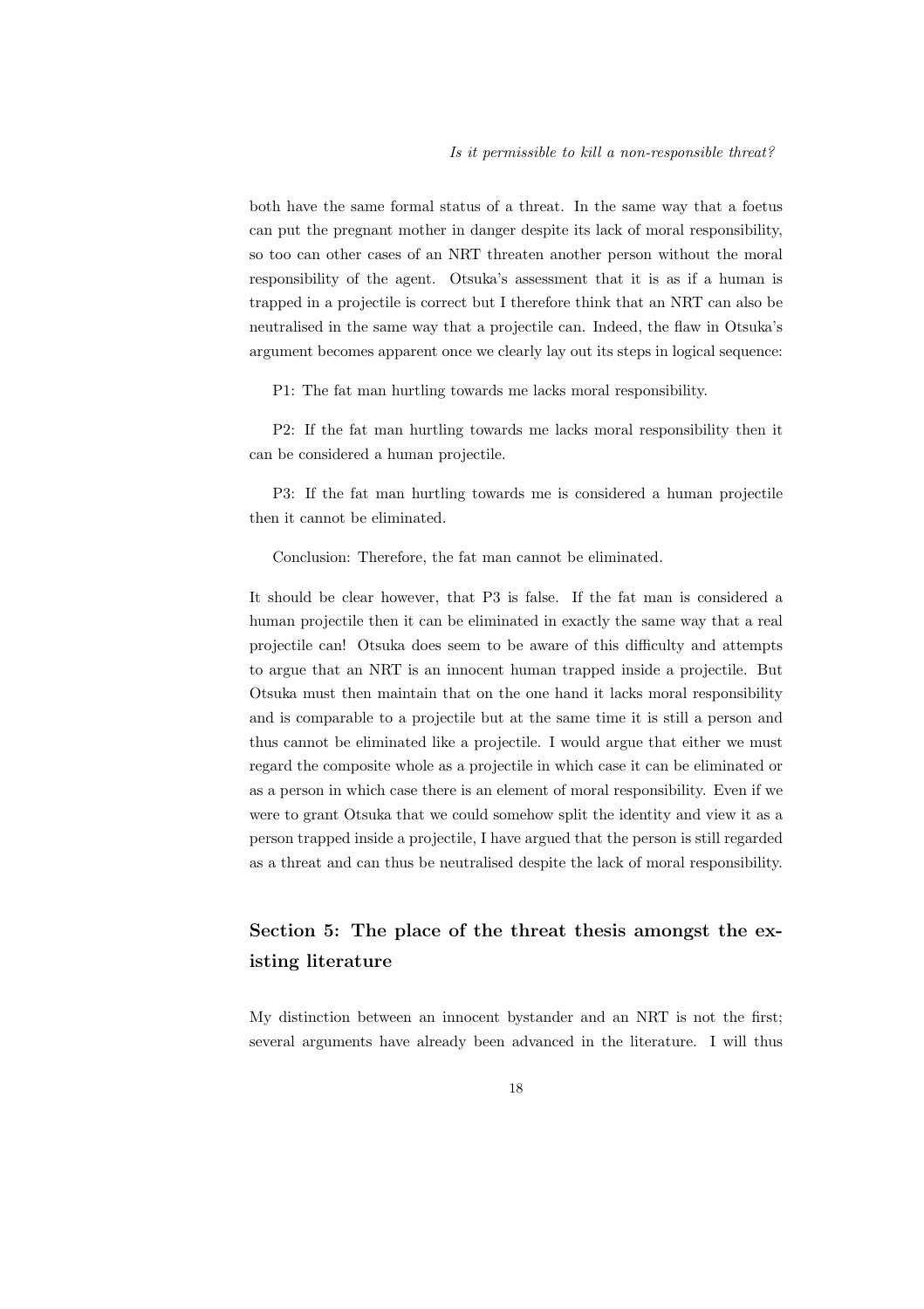bring my paper to a close by attempting to briefly illustrate how my argument addresses their various shortcomings.

#### 5.1 - Agent relative value

Quong<sup>14</sup> draws upon a notion of agent relative value - that your life is of particular moral importance for you as the foundation of the right to self-defence. He highlights the fact that morality cannot require one to sacrifice their own life for another when one justifiably possesses the means to save oneself, just as morality cannot require one to save another at the risk to one's own life. Quong himself notes that this account does not seem to offer a distinction between an innocent bystander and an NRT and dedicates Section III of his paper to deal with this difficulty. My argument, however, does not rest upon such a notion of agent relative value, for I argue that any third party P is permitted to kill Y in order to eliminate T to X and there is no reason to assume that the life of Y should hold any more value to P than the life of X does. It is the neutralisation of an objective threat which permits the killing rather than a subjective right to prioritise one's own life over others'.

### 5.2 - Violation of rights

Thompsons'<sup>15</sup> distinction between an innocent bystander and a NRT lies in the fact that an NRT has violated the rights of X and thus forfeits the right not to be killed as opposed to an innocent bystander who has not violated the right of X and therefore has not forfeited the natural right not to be killed. Otsuka<sup>16</sup> was quick to criticise this argument by demonstrating that an NRT in the form of a human projectile cannot be said to infringe rights because there is a need for moral responsibility in order to violate rights . My argument does not rest upon Y's infringement of the rights of X in order to avoid this criticism. The agent Y may not have violated the rights of X, but Y is (whether willingly or unwillingly) formally defined as a threat and thus liable to be neutralised.

<sup>14</sup> Quong, Killing in Self-Defense, 516-9

<sup>15</sup> Thompson, Self-defense, VII

<sup>16</sup> Otsuka, Killing the innocent in self-defense, 79-82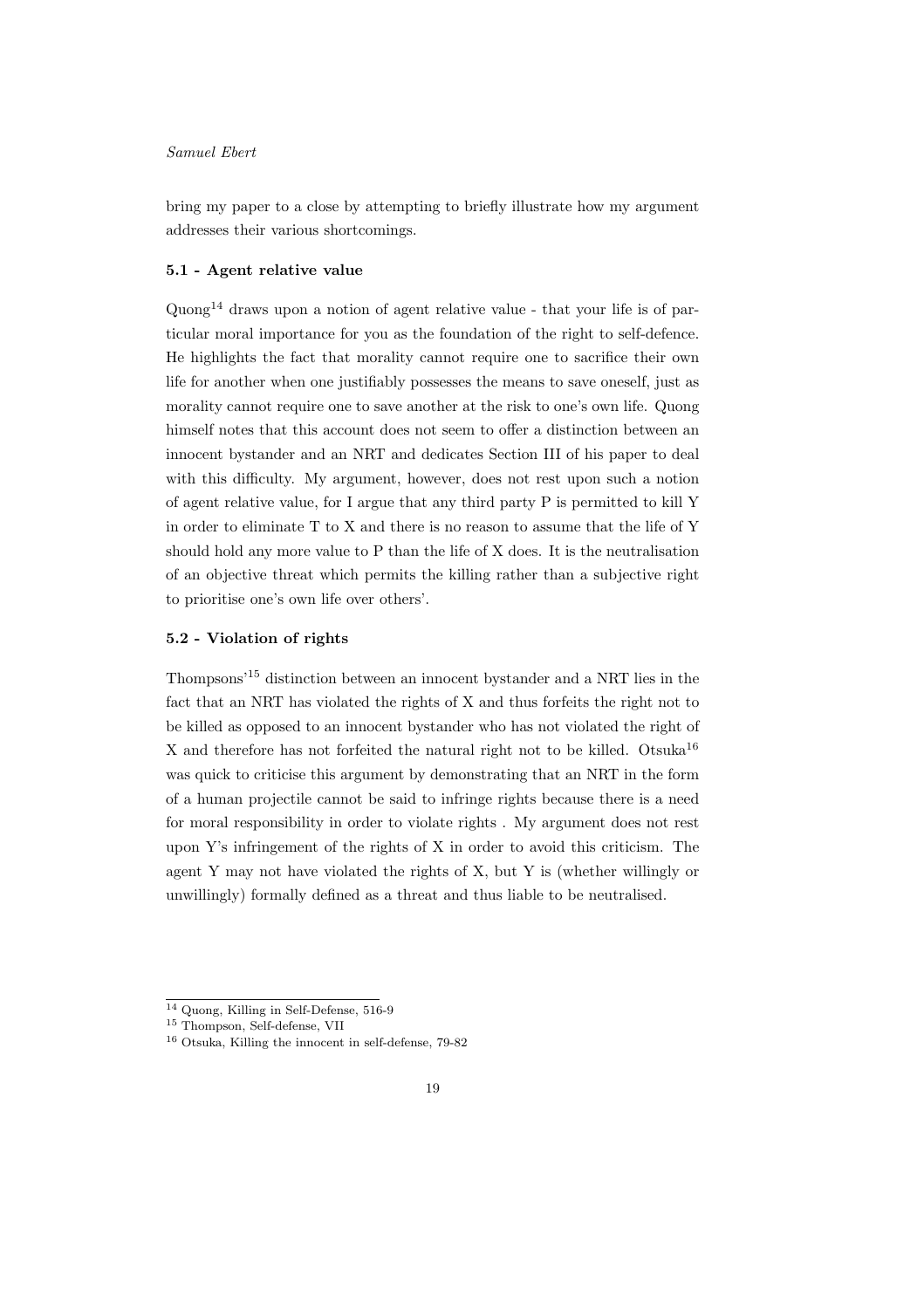# Section 6: Concluding Remarks

I have attempted to demonstrate that it is permissible to kill an NRT even if it is not permissible to kill an innocent bystander. I accept the assessment of Otsuka that an NRT lacks moral responsibility but argue that it is the threat caused by the NRT which permits its neutralisation. My account is not a rightsbased account, be it the rights of the agent to self-defence as per Quong or the violation of rights by the NRT as per Thompson, and thus is not open to the criticisms levelled at their arguments.